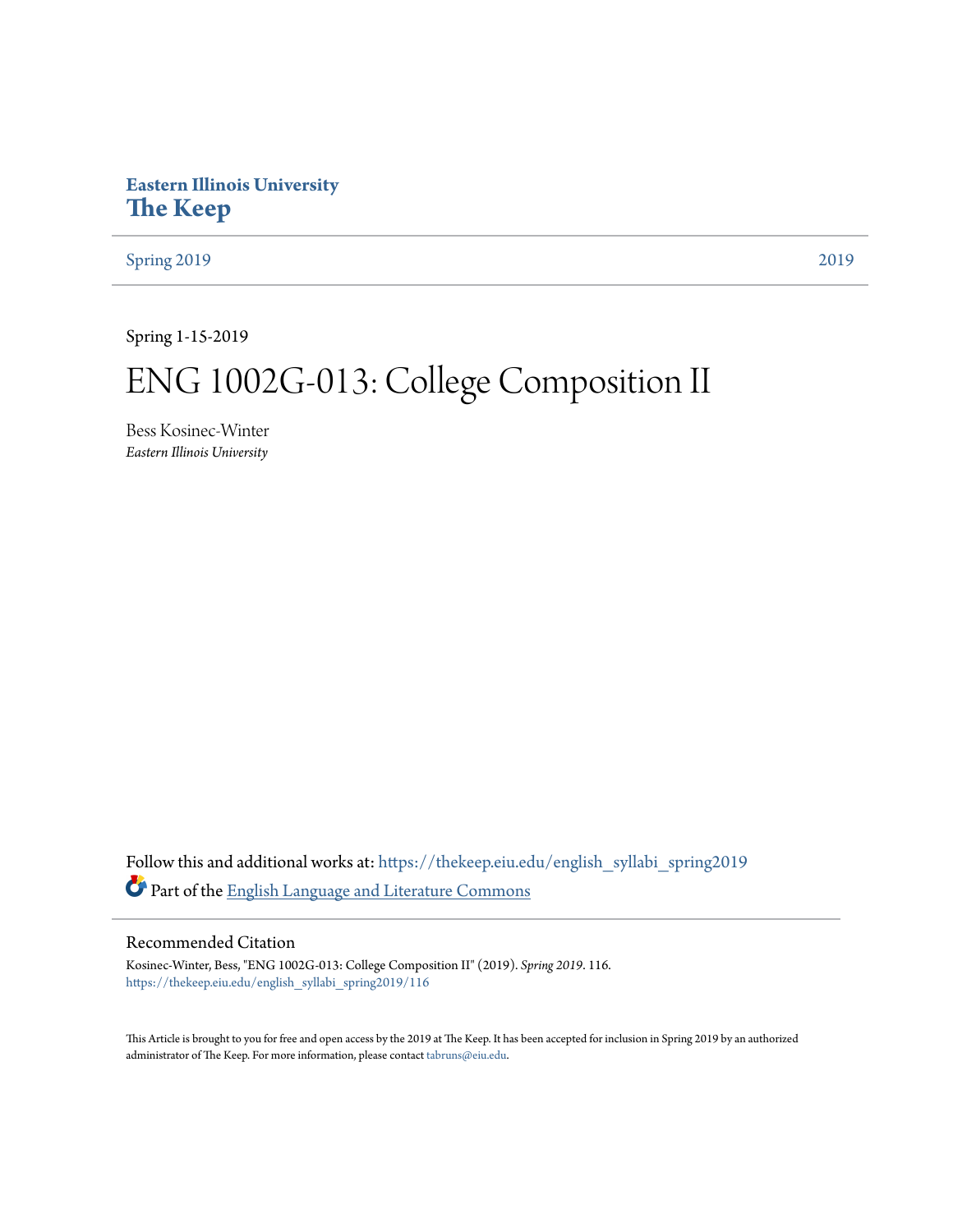#### ENG1002G-013, College Composition II: Argument & Critical Inquiry Coleman 3140 \* MWF 1:00-l:SOpm

#### **Instructor**

Dr. Bess Winter bwkosinec@eiu.edu Office: Coleman 3576 Office Hours: M 2-3pm, T 5:30-7pm, F 2-3:30pm

### Required Texts & Materials

Ramage, Bean, and Johnson. Writing Arguments: A Rhetoric with Readings, 10<sup>th</sup> ed. Ackley, Perspectives on Contemporary Issues: Reading Across the Disciplines,  $7<sup>th</sup>$  ed. Additional readings as assigned on d21

### Course Description

College Composition II focuses on argumentation, critical inquiry, and use of sources and arguments. Course work entails analyzing others' arguments and writing a variety of wellresearched and ethically responsible arguments. Students gain further practice in finding relevant information from a variety of sources and evaluating, synthesizing, and presenting that information. C1 901R (WC)

Students will demonstrate the ability to:

- Apply the principles of argument-claims, reasons, evidence, assumptions, counterarguments, and counter-argumentation-in written documents
- Produce cogent written arguments that consider ideas, issues, problems, and evidence from multiple perspectives
- Evaluate primary and secondary source evidence, including quantitative data, to determine its credibility, appropriateness, and relevance
- Integrate sources ethically, appropriately, and consistently in written documents
- elements in their writing
- Recognize how to transfer their writing processes, understanding of rhetorical principles, genre awareness, understanding of argumentative principles, and the research process to other writing situations
- **•** Present work in Edited American English

## Assignments & Grading

You will be graded on the following (for a final grade of A, B, C, or  $NC$ ):

| What (and page length)       | Points (out of 1000) | Due Date                    | <b>Revision</b> |
|------------------------------|----------------------|-----------------------------|-----------------|
|                              |                      |                             | Due via d2l     |
|                              |                      |                             | (optional)      |
| Attendance & Participation   | 100                  | Every class                 | N/A             |
| Essay 1, Rhetorical Analysis | 150                  | Sun Jan 27 <sup>th</sup> by | 1 week          |
| $(3 \text{ pages})$          |                      | 5pm                         | after           |
|                              |                      |                             | receiving       |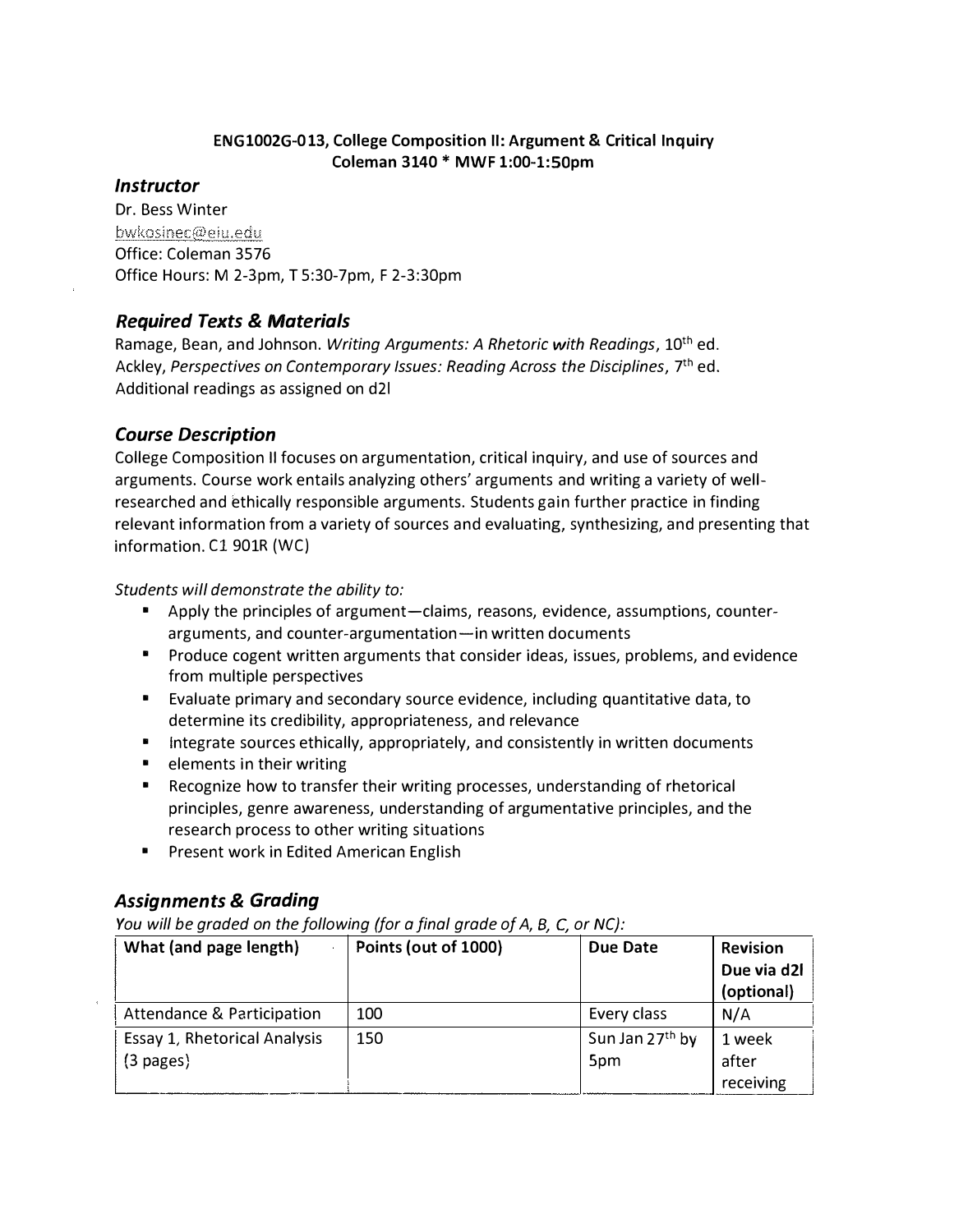|                             |     |                             | feedback & |
|-----------------------------|-----|-----------------------------|------------|
|                             |     |                             | grade      |
| Essay 2, Exploratory        | 200 | Sun Feb 17th by             | 1 week     |
| Synthesis (4 pages)         |     | 5pm                         | after      |
|                             |     |                             | receiving  |
|                             |     |                             | feedback & |
|                             |     |                             | grade      |
| Essay 3, Classical Argument | 200 | Sun Mar 10 <sup>th</sup> by | 1 week     |
| (5 pages)                   |     | 5pm                         | after      |
|                             |     |                             | receiving  |
|                             |     |                             | feedback & |
|                             |     |                             | grade      |
| Essay 4, Proposal (5 pages) | 200 | Sun Apr 21 <sup>st</sup> by | 1 week     |
|                             |     | 5pm                         | after      |
|                             |     |                             | receiving  |
|                             |     |                             | feedback & |
|                             |     |                             | grade      |
| Final, Advocacy             | 150 | Presentations               | N/A        |
| Advertisement and           |     | week of Apr 22-             |            |
| Justification (2 pages plus |     | 26; project and             |            |
| image)                      |     | final                       |            |
|                             |     | justification               |            |
|                             |     | due Wed May 1               |            |
|                             |     | by 12:15pm                  |            |

# Course Policies

\*I reserve the right to hold pop quizzes and minor in-class and out-of-class writing assignments as the class's needs arise.

## Revision

Success in this course depends on revision. You may revise each assignment, with the exception of the final assignment, once, for a new grade. Note that choosing to revise does not guarantee a higher grade on the revision. In order to use this option you must schedule a consultation with me {to take place during my office hours) and turn in your revision by the date specified, above. Revisions should be submitted through the same dropbox to which you submitted the original assignment. Late revisions will not be evaluated.

## Email

This policy is borrowed from Dr. Tim Toy/or's ENG 1001 syllabus.

I welcome emails if you have questions or concerns about your work in this class. However, I expect you to write emails in a professional manner-not like you are texting a close friend.

If you want to send me an email, follow the guidelines below. Emails should: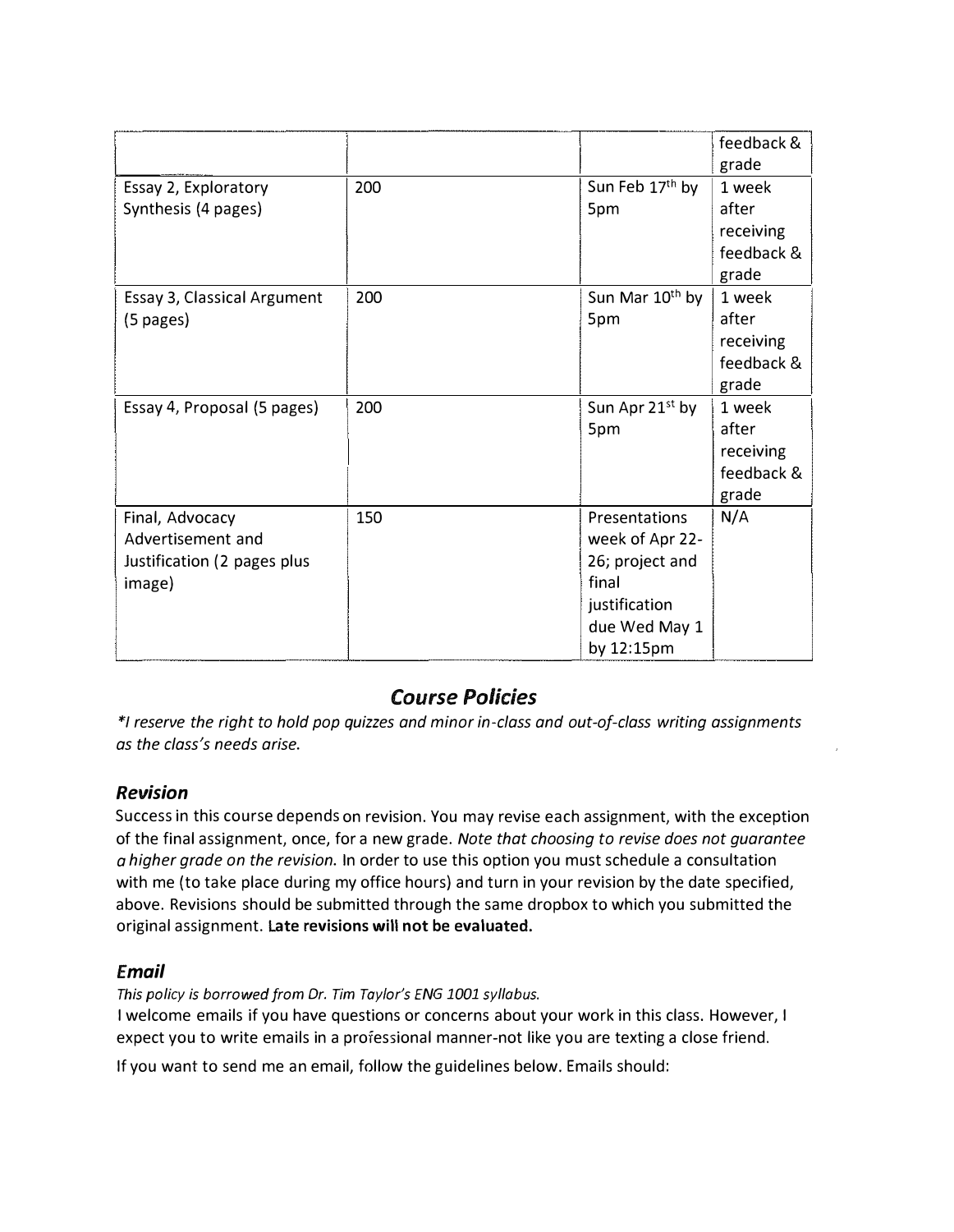- Have a clear and concise subject line that provides gist of the email, such "Absent This Friday" or "Question about Revision" or "Availability for a Meeting?"
- Begin with a formal address, such as "Dr. Winter:" or "Dear Dr. Winter,"
- Use a respectful tone
- Provide questions or information in a succinct manner
- Use paragraph breaks for reading ease and strong organization
- Be edited and proofread effectively so as not to cause confusion
- Refrain from using abbreviations, "text-prose," or emojis
- Close with a short statement followed by a comma and your name, such as "Thanks for your time," or "Sincerely," or "Have a good weekend,"

If an email does not follow these guidelines, I will simply reply to the email with this message: "Please resend this email once it's been revised to fit the standards of a professional email. See pages 4-5 of my course policy." I do my best to reply to all emails within 24 hours of receipt. Do not count on receiving an instant reply, particularly if you're emailing within an hour of class.

## Attendance & Late Assignments

You are free to take up to five (5) unexplained absences. Further absences will result in a loss of 50 points (half a letter grade) per day on your overall grade (see EIU's official policy here: http://castle.eiu.edu/auditing/043.php). Don't bother sending excuses for absences after the fact, and please do not send emails asking if we did anything important (we did), or to be caught up or assigned make-up work for an unexplained absence. Do, however, let me know ASAP beforehand if you need to request an emergency extension on an assignment, otherwise late assignments will receive a deduction of 50 points per day. Extensions are granted at my discretion, and you must provide a valid reason (emergency, documented health issues, etc) with your extension request. Repeated tardiness (four instances or more) reduces your participation grade.

\*This course makes use of EIU's Early Alert system. Repeated absences beyond your allotted 5, failure to turn in assignments, etc, all mean you may be contacted by your advisors.

## Homework

Homework for the week will be both posted to d21 as a checklist under the "Homework" heading (found in left-hand menu) and assigned at the end of class as needs arise. The homework checklist in d21 will be updated by the end of each Monday, Wednesday, and Friday to reflect any changes or additions made in class.

## Phones and Other Distractions

You're in training to become a professional and are expected to behave accordingly. When you're in class, listen to the speaker at the front of the room (your professor or a peer giving a presentation), contribute to discussion when called upon to do so, keep your head off the desk, and do not text under the table or keep one earbud in your ear. Please turn your phone to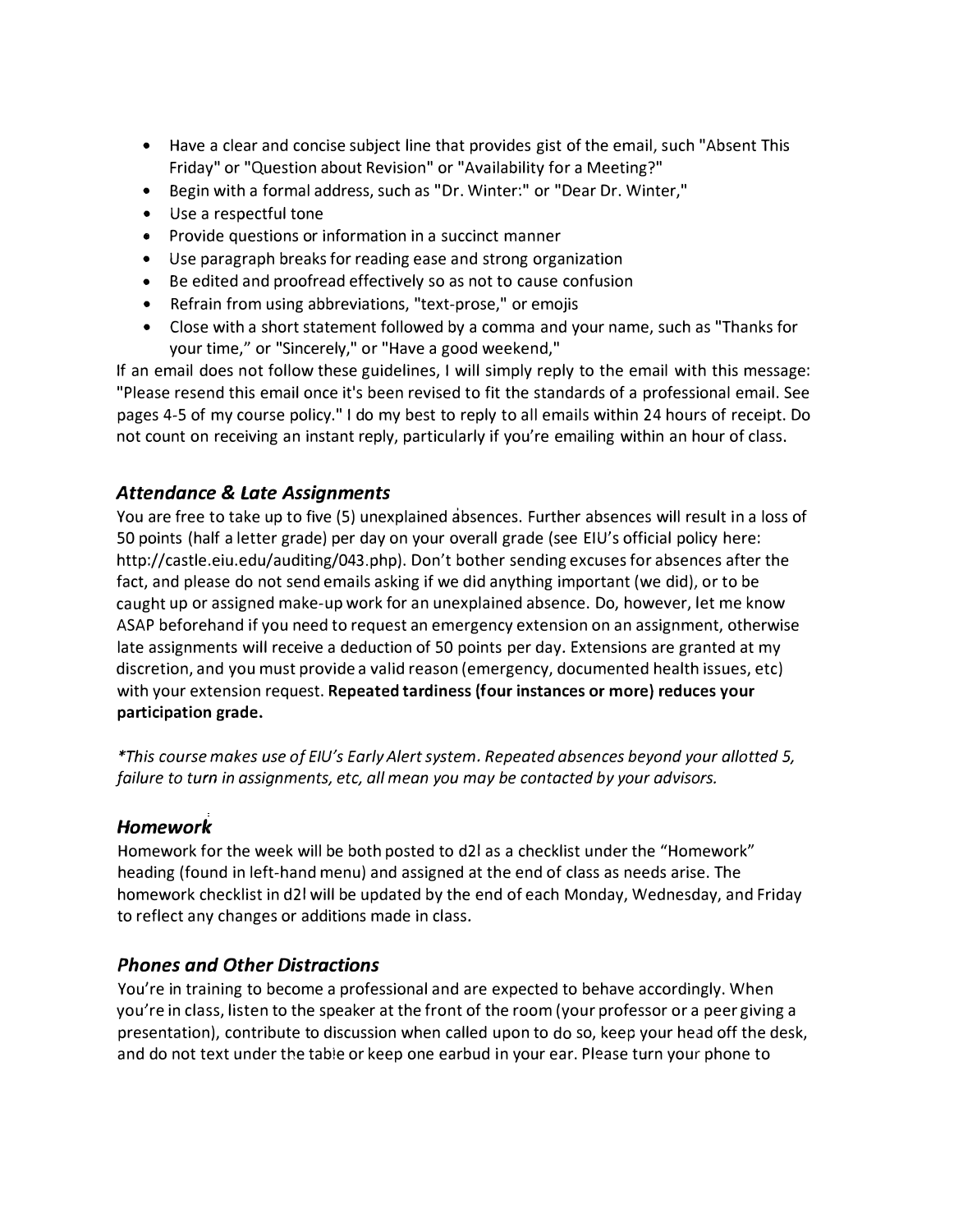silent when you enter the classroom. Sleepers and texters will lose participation points and potentially be asked to leave, resulting in an absence.

### The Writing Center

I encourage you to use EIU's Writing Center located at 3110 Coleman Hall. This free service provides one-to-one conferences with writing center consultants who can help you with brainstorming, organizing, developing support, documenting your papers, and working with sentence-level concerns. The writing center is open to help any student from any major at any stage of his or her writing process, and its system of one-to-one conferences demonstrates value and respect for individual writers, all of whom can benefit from feedback about their works in progress.

To schedule an appointment, you can drop by the center (3110 Coleman Hall) or you can call 581-5929. The writing center is open Monday through Thursday, 9 a.m. to 3 p.m., and 6 p.m. to 9 p.m. On Friday hours of operation are 9 a.m. to 1 p.m.

### Plagiarism

EIU English Department's Statement on Plagiarism: Any teacher who discovers an act of plagiarism-"The appropriation or imitation of the language, ideas, and/or thoughts of another author, and representation of them as one's own original work" (Random House Dictionary of the English Language)—has the right and responsibility to impose upon the guilty student an appropriate penalty, up to and including immediate assignments of a grade of F for the assigned essay and a grade of F for the course, and to report the incident to the Judicial Affairs Office. Respect for the work of others should encompass all formats, including print, electronic, and oral sources.

It's easy to plagiarize without realizing you've done so. Therefore, this class will help you identify and avoid plagiarism through discussion and learning how to properly use and cite sources. If you're unsure about your use of sources, please don't hesitate to ask.

#### **Electronic Writing Portfolio**

English 1002 is a writing-centered course; therefore, essays written in this class may be included in your Electronic Writing Portfolio (EWP). Please note, however, that students who have submitted essays from English 1001 will not be allowed to include essays from English 1002. If you would like to submit an assignment you completed in this class to the EWP, see me during office hours for consultation.

## Academic Integrity

In this class, and in all classes at EIU, students are expected to maintain principles of academic integrity and conduct as defined in EIU's Code of Conduct

(http://www.eiu.edu/judicial/studentconductcode.php). Violations will be reported to the Office of Student Standards.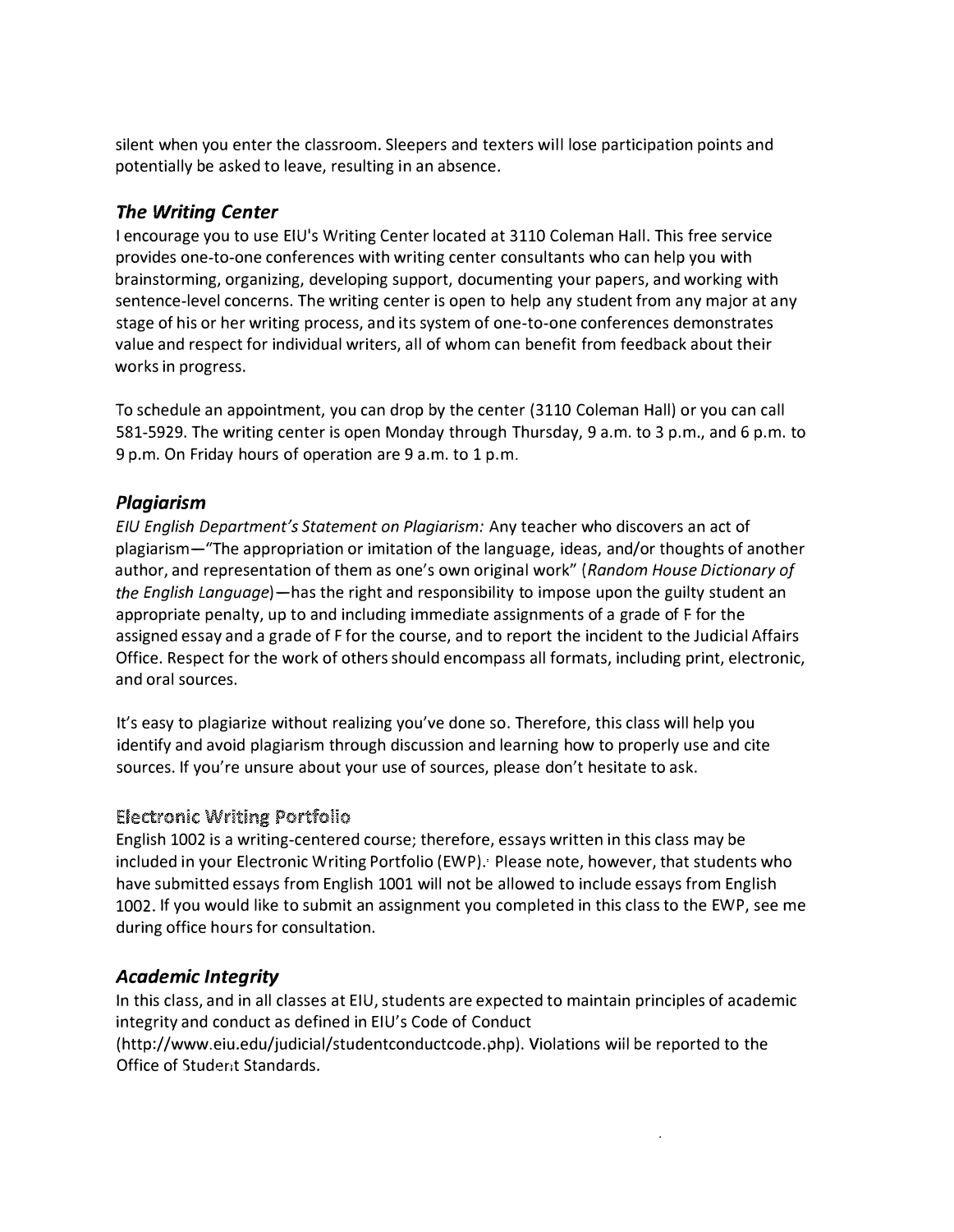#### The Student Success Center

Students who are having difficulty achieving their academic goals are encouraged to contact the Student Success Center (www.eiu.edu/~success) for assistance with time management, text taking, note taking, avoiding procrastination, setting goals, and other skills to support academic achievement. The Student Success Center provides individualized consultations. To make an appointment, call 217-581-6696, or go to 9th Street Hall, Room 1302.

#### Accommodation for Disabilities

If you have a documented disability and are in need of accommodations to fully participate in this class, please contact the Office of Student Disability Services (OSDS). All accommodations must be approved through OSDS. Stop by Ninth Street Hall, room 2022, or call 217-581-6583 to make an appointment.

Once you have received your accommodations letter, please meet with me immediately, during office hours, in order for us to plan on arrangements specific to your needs and this course's assignments.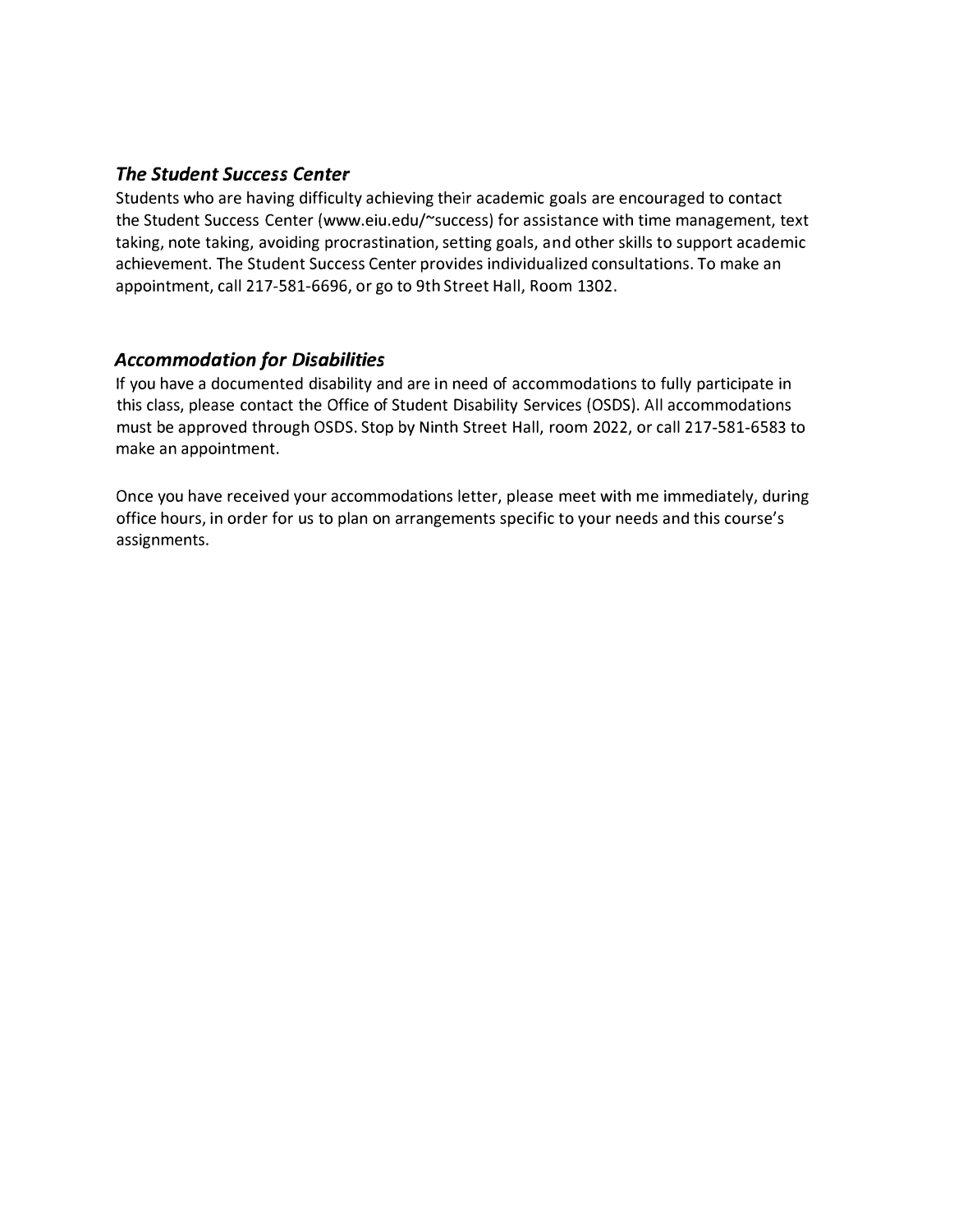# Schedule (all changes to the schedule will be announced in class) WA=Writing Arguments

### Unit  $1 - A$ n Introduction to Argument

\*Note that homework for Unit 1 is included on the syllabus. Homework in later units will only be posted on d21 under the "Homework" section of each unit.

Week 1, Jan 7-11-Intro to the Course-Review-Intro to Argument-Assignment 1 introduced 1/7: Course overview

Homework: Read WA Ch. 1 pgs. 2-5 and 8-12, do getting to know you d21 survey 1/9: What is argument? Implicit & explicit argument, truth-seeking & persuasion, review ethos, pathos, and logos

Homework: Read WA ch. 2 pgs. 17-19

1/11: Essay 1-Rhetorical Analysis-introduced, Issue vs. exploratory questions, claims Homework: Read WA ch. 4. Pgs. 67-69 and 71-76

Week 2, Jan 14-18-Claims, Issue vs. Exploratory Questions, Enthymemes & Toulmin 1/14: Enthymemes & Toulmin method

Homework: Read ch. 5 pgs. 88-93

1/16: STAR and evidence

1/18: Discussion cont.

Week 3, Jan 23 & 25

1/23: Peer review-draft of essay 1 due in class (students without essays ready for peer review will count as absent)

1/25: Discussion cont.

Essay 1 due via dropbox on d21 by Spm Sun Jan 27th

#### Unit 2-Understanding How Audience Shapes Argument

Week 4, Jan 28-Feb 1 1/28: Ethos, Pathos, Logos, Kairos 1/30: Essay 2-Exploratory Synthesis--assigned 2/1: Review: finding sources & writing summaries

Week 5, Feb 4-8 2/4: Discussion cont. 2/6: One-Sided, Multi-Sided, Dialogic Arguments 2/8: Opposing views, cont.

Week 6, Feb 11 & 13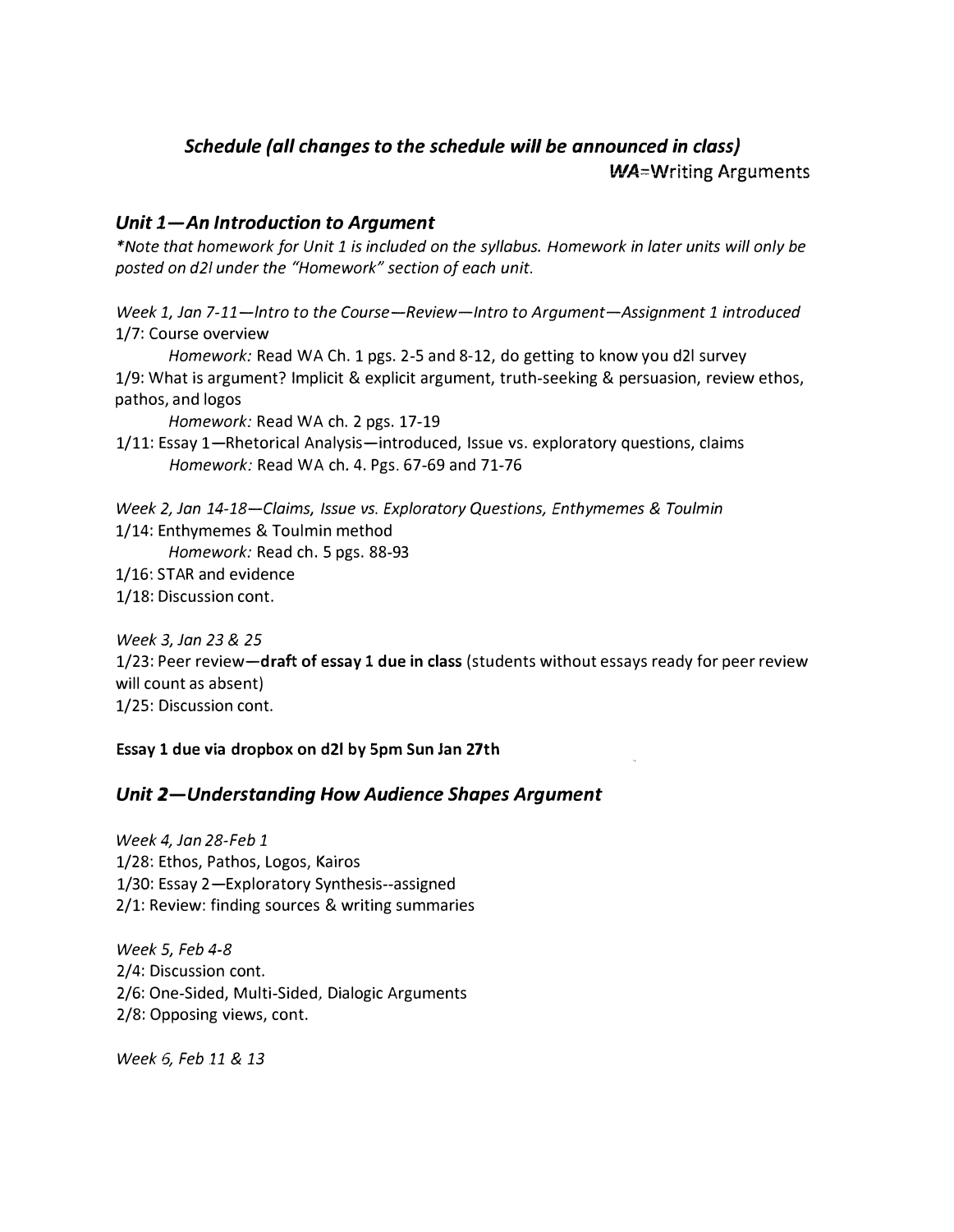$2/11$ : Peer review-draft of essay 2 due in class (students without essays ready for peer review will count as absent) 2/13: Discussion cont.

#### Essay 2 due via dropbox on d21 by Spm Sun Feb 17

#### Unit 3: Classical Argument

Week 7, Feb 18 & 20 (no class Feb 22) 2/18: Essay 3-Classical Argument-assigned, Review classical argument 2/20: In-class reading and analysis

Week 8, Feb 25-Mar 1 2/25: Rogerian communication, In-class reading and analysis 2/27: Research methods (possible library session) 3/1: In-class work

Week 9, Mar 4-8 3/4: Conferences 3/6: Conferences 3/8: Conferences

Week 10, Mar 11-15-SPRING BREAK

#### Unit 4: Understanding Claim Types

Week 11, Mar 18-22 3/18: Peer Review-draft of essay 3 due in class (students without essays ready for peer review will count as absent) 3/20: Types of claims, and what they do 3/22: Essay 4 assigned, Definitional arguments Essay 3 due via dropbox on d21 by Spm Sunday March 24

Week 12, Mar 25 (no class Mar 27 & 29} 3/25: Criteria-match strategy

Week 13, Apr 1-5 4/1: Proposal arguments 4/3: Causal arguments  $4/5$ : Evaluation/ethical arguments

Wee� 14, Apr 8-12 4/8: In-class work/discussion cont. Final project assigned.